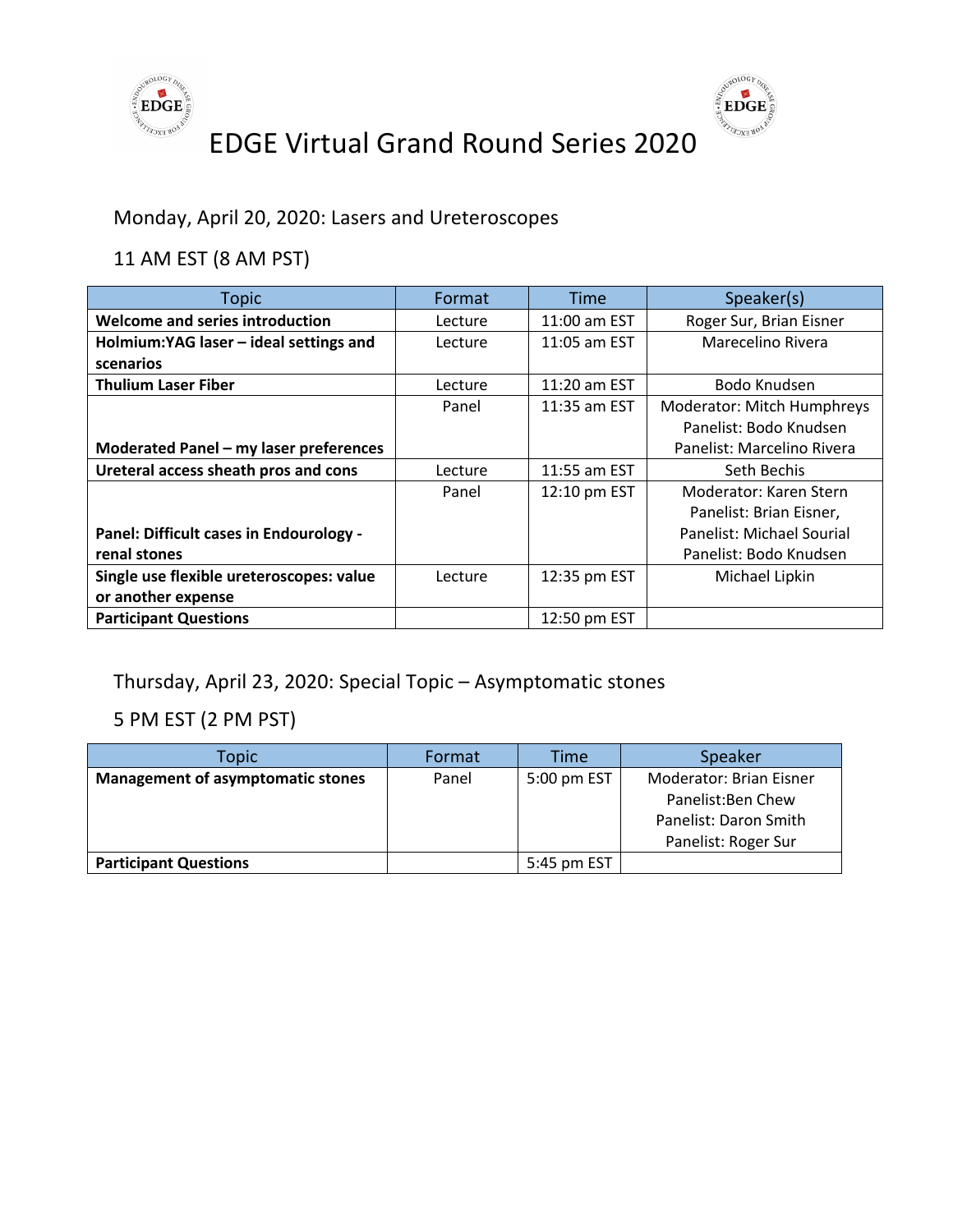



Monday, April 27, 2020: Special circumstances in stone disease

#### 11 AM EST (8 AM PST)

| <b>Topic</b>                                    | Format  | <b>Time</b>  | Speaker(s)                |
|-------------------------------------------------|---------|--------------|---------------------------|
| Welcome                                         | Lecture | 11:00 am EST | Roger Sur                 |
| Stone disease in pregnancy                      | Lecture | 11:05 am EST | <b>Vernon Pais</b>        |
| Stone disease scientific review -               | Lecture | 11:20 am EST | Dirk Lange                |
| microbiome and microbiology                     |         |              |                           |
| <b>Infectious complications: Best practices</b> | Lecture | 11:35 am EST | Roger Sur                 |
| to reduce                                       |         |              |                           |
| <b>Complications of PCNL</b>                    | Lecture | 11:50 am EST | Ojas Shah                 |
| Shockwave lithotripsy - technique and           | Lecture | 12:05 pm EST | Seth Bechis               |
| outcomes                                        |         |              |                           |
| Break Wave Lithotripsy: an update on            | Lecture | 12:20 pm EST | Matthew Sorensen          |
| the latest in acoustic energy                   |         |              |                           |
|                                                 | Panel   | 12:35 pm EST | Moderator: Sri Sivalingam |
|                                                 |         |              | Panelist: Seth Bechis     |
| Difficult cases in Endourology - ureteral       |         |              | Panelist: Vernon Pais     |
| stones                                          |         |              | Panelist: Roger Sur       |
| <b>Participant Questions</b>                    |         | 12:50 pm EST | Moderator: Roger Sur      |

#### Thursday, April 30, 2020: In-depth PCNL

| <b>Topic</b>                                 | Format               | <b>Time</b> | Speaker(s)                  |
|----------------------------------------------|----------------------|-------------|-----------------------------|
| Welcome                                      | Lecture              | 5:00 pm EST | <b>Brian Eisner</b>         |
| <b>PCNL lithotripters: comparing devices</b> | Lecture              | 5:05 pm EST | Tim Large                   |
| <b>PCNL access techniques</b>                |                      |             |                             |
| Prone upper pole access                      | Lecture              | 5:20 pm EST | Manoj Monga                 |
| <b>Triangulation</b>                         | Lecture              | 5:35 pm EST | Nicole Miller               |
| Introduction to ultrasound                   | Lecture              | 5:50 pm EST | Roger Sur                   |
| "knobology"                                  |                      |             |                             |
| <b>Ultrasound guided PCNL access</b>         | <b>Guest Lecture</b> | 6:05 pm EST | Thomas Chi                  |
| <b>PCNL Positioning</b>                      |                      |             |                             |
| <b>Supine</b>                                | Lecture              | 6:20 pm EST | <b>Brian Eisner</b>         |
| <b>Prone</b>                                 | <b>Guest Lecture</b> | 6:35 pm EST | <b>Carlos Mendes Probst</b> |
| <b>Participant Questions</b>                 |                      | 6:50 pm EST | <b>Brian Eisner</b>         |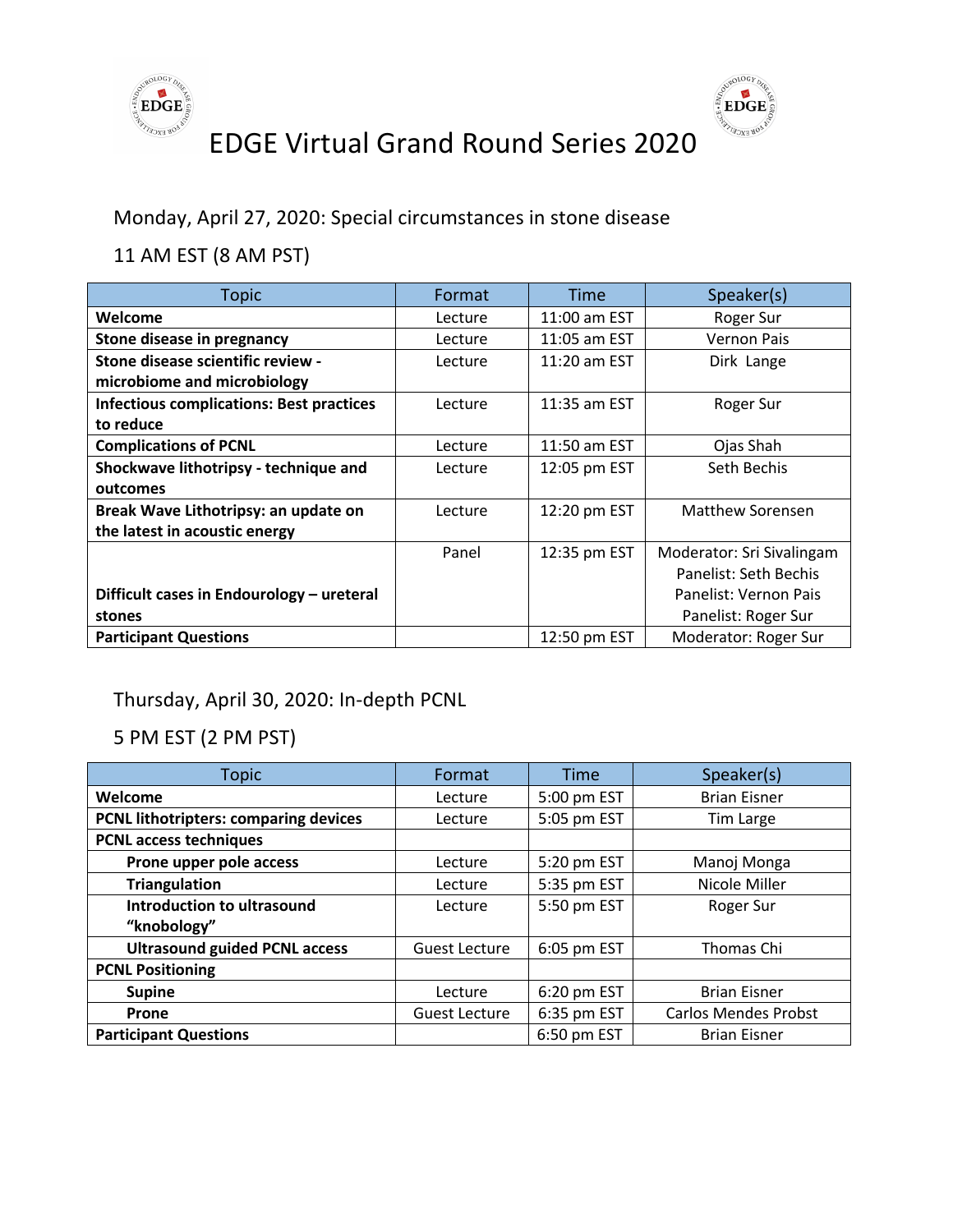



#### Monday 5/4: BPH Management: Part 1

#### 11 AM EST (8 AM PST)

| Topic                             | Format               | <b>Time</b>    | Speaker(s)          |
|-----------------------------------|----------------------|----------------|---------------------|
| Welcome                           | Lecture              | 11:00 am EST   | <b>Brian Eisner</b> |
| <b>BPH medical management</b>     | Lecture              | 11:05 am EST   | Tim Large           |
| <b>BPH office based therapies</b> | <b>Guest Lecture</b> | 11:20 am EST   | Kevin McVary        |
|                                   | Guest Lecture        | $11:35$ am EST | Shahin Tabatabaei   |
| GreenLep technique and equipment  |                      |                |                     |
| Aquablation: what we know         | Lecture              | 11:50 pm EST   | Mitch Humphreys     |
| <b>Participant Questions</b>      |                      | 12:05 pm EST   | <b>Brian Eisner</b> |

Thursday 5/7: BPH management: Part 2

| <b>Topic</b>                             | Format               | <b>Time</b> | Speaker(s)              |
|------------------------------------------|----------------------|-------------|-------------------------|
| Welcome                                  | Lecture              | 5:00 pm EST | <b>Brian Eisner</b>     |
| Robotic simple prostatectomy             | <b>Guest Lecture</b> | 5:05 pm EST | <b>Kelly Parsons</b>    |
| <b>Bipolar resection and enucleation</b> | Guest Lecture        | 5:20 pm EST | Nick Warner             |
| HoLEP technique and equipment            | Lecture              | 5:35 pm EST | Nicole Miller           |
| <b>HoLEP</b> complications               | <b>Guest Lecture</b> | 5:50 pm EST | Naren Nimmagadda        |
|                                          |                      | 6:05 pm EST | Moderator: Michael      |
|                                          |                      |             | Borofsky                |
|                                          |                      |             | Panelist: Dean Elterman |
| Panel: Difficult cases in Endourology -  |                      |             | Panelist: Nicole Miller |
| <b>BPH</b>                               |                      |             | Panelist: Michael Grant |
| <b>Participant Questions</b>             |                      | 6:35 pm EST | <b>Brian Eisner</b>     |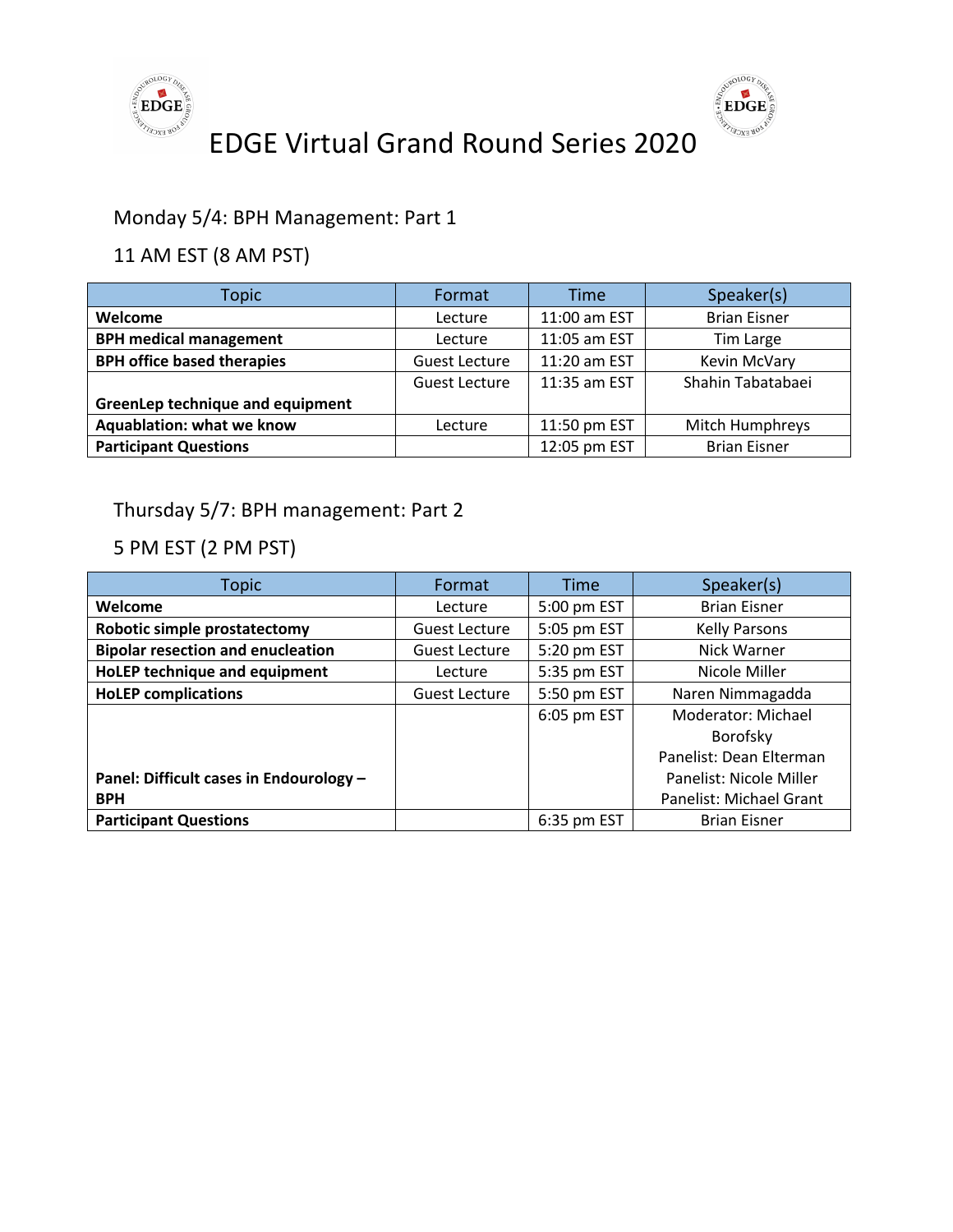



Monday 5/11: Equipping for work and life (*1:30 hrs*)

11 AM EST (8 AM PST)

| <b>Topic</b>                                       | Format        | <b>Time</b>  | Speaker(s)                |
|----------------------------------------------------|---------------|--------------|---------------------------|
| Welcome                                            | Lecture       | 11:00 am EST | <b>Ben Chew</b>           |
| <b>Special topics: Balance in Urology: Killing</b> | Lecture       | 11:05 am EST | Roger Sur                 |
| it at home and Work                                |               |              |                           |
| Debate: MET and alpha blockers preop               | Debate        | 11:20 am EST | Sri Sivalingam - pro      |
| versus no therapy                                  |               |              | Michael Sourial - con     |
| Patient reported outcomes in stone                 | Guest Lecture | 11:40 am EST | Oliver Wiseman            |
| disease                                            |               |              |                           |
| <b>Ureteroscopy complications</b>                  | Lecture       | 12:00 pm EST | Ojas Shah                 |
|                                                    | Panel         | 12:15 pm EST | Moderator: Ben Chew       |
|                                                    |               |              | Panelist: Bodo Knudsen    |
| <b>Special topics: First Year in Practice:</b>     |               |              | Panelist: Mitch Humphreys |
| <b>What should my Hospital Purchase?</b>           |               |              | Panelist: Sri Sivalingam  |
| <b>Participant Questions</b>                       |               | 12:45 pm EST | <b>Ben Chew</b>           |

#### Thursday 5/14: Opioids and Endourologic Potpourri (*1:50 hrs*)

| Topic                                      | Format  | Time        | Speaker(s)                |
|--------------------------------------------|---------|-------------|---------------------------|
| Welcome                                    | Lecture | 5:00 pm EST | <b>Brian Eisner</b>       |
|                                            | Panel   | 5:05 pm EST | Moderator: Karen Stern    |
|                                            |         |             | Panelist: Ben Davies      |
|                                            |         |             | Panelist: Vernon Pais     |
| The opioid epidemic: how can I help stop   |         |             | Panelist: Kevan Sternberg |
| adding to the problem?                     |         |             |                           |
| <b>Complications of ureteroscopy</b>       | Lecture | 5:35 pm EST | Manoj Monga               |
| <b>Endourological management of non-</b>   | Lecture | 5:50 pm EST | Kelly Healy               |
| stones (e.g. stricture, UPJO, TCC)         |         |             |                           |
| <b>Updates for Mitogel - Olympus trial</b> | Lecture | 6:05 pm EST | Mitch Humphreys           |
|                                            | Debate  | 6:20 pm EST | Kelly Healy (URS)         |
| <b>Debate: MIP vs URS</b>                  |         |             | Karen Stern (MIP)         |
| Special topics: Social Media why use it?   | Lecture | 6:40 pm EST | Brian Eisner              |
| <b>Participant Questions</b>               |         | 6:55 pm EST |                           |